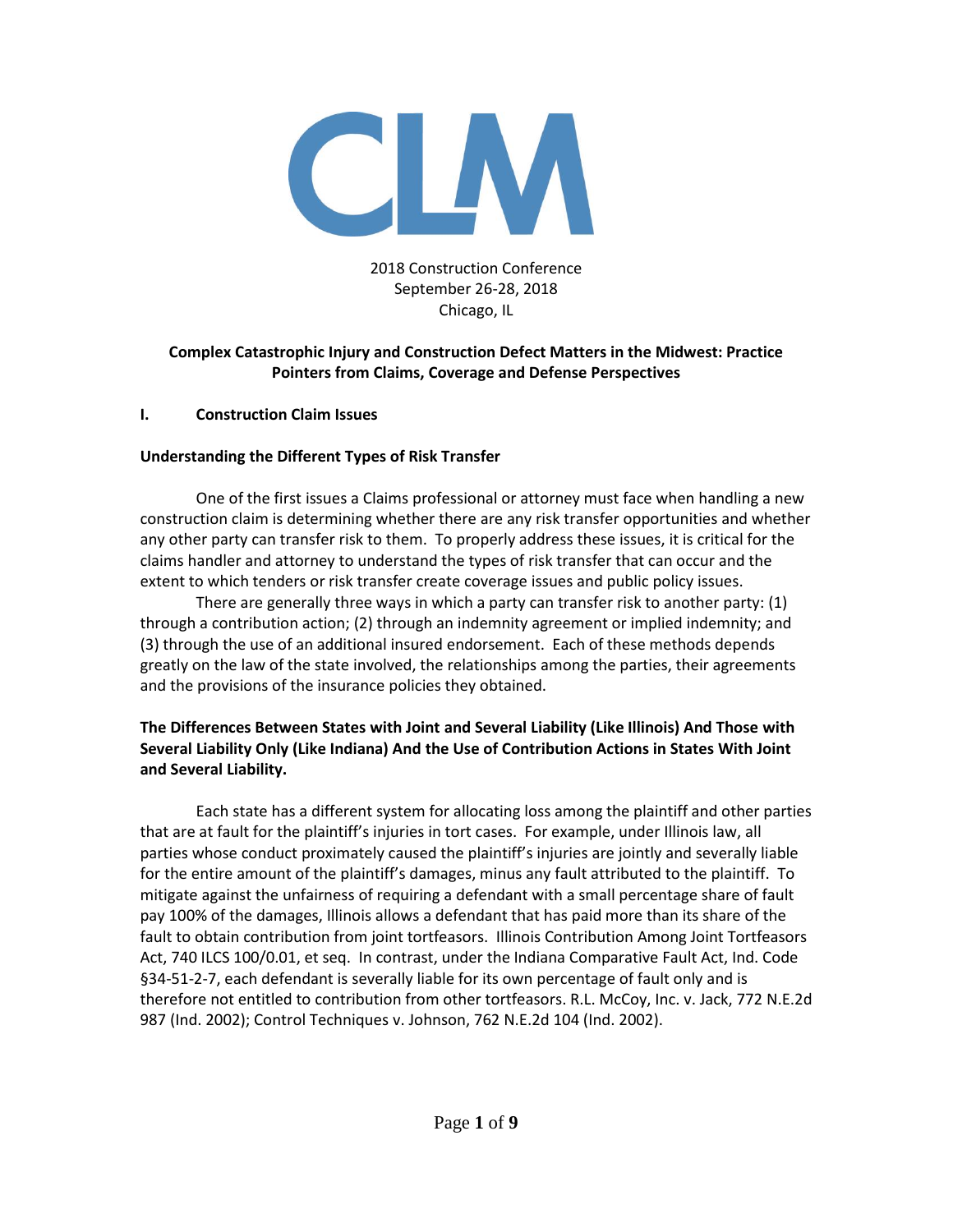In construction cases involving an injury to the employee of one of the contractors or subcontractors, the employer of the injured worker is generally not liable in tort for the workers' injuries, as the worker's exclusive remedy is under each state's workers' compensation act. In a state like Indiana, where each party is only responsible for their own share of fault, the jury will typically be instructed to consider the fault of the plaintiff, the defendants, and non-parties, such as the employer, who contributed to the plaintiff's injuries. Ind. Code §34-51-2-7.

In a state which has joint and several liability and contribution, the question becomes whether the defendants can sue the employer for contribution, despite the workers' compensation exclusive remedy provision. Illinois addressed this question and held that an employers' contribution liability is limited to the amount of its Workers' Compensation lien. Kotecki v. Cyclops Welding, 146 Ill.2d 155, 585 N.E.2d 1023 (1992). This means that the other defendants can seek contribution from the employer, but the employer's liability will be no more than it paid the plaintiff under workers' compensation, and it can be dismissed from the suit if it agrees to waive its workers' compensation lien.

In addition to contribution claims, in some states there can be an action for implied indemnity. Most states only recognize implied indemnity in cases where one party is vicariously liable for the conduct of another. For example, a principal can recover from a negligent agent if he principal is held vicariously liable for the agent's actions. This is rarely a significant issue in construction litigation.

### **II. Risk Transfer Strategies and Obstacles Present by Anti-Indemnity Statutes**

Under most construction contracts, the owner and general contractor require all subcontractors to agree to defend and indemnify the owner and general contractor for losses arising from the work of the subcontractors. The extent to which these indemnity agreements are enforceable varies from state to state. Many states have statutes that prohibit agreements requiring one party to a construction contract from indemnifying another for liability resulting from the indemnified party's own negligence. However, the extent to which this precludes indemnification varies from state to state.

In Illinois, as in most states, indemnity agreements are strictly construed, and will not be construed as providing indemnity for one's own negligence unless such an intent is clearly expressed in the agreement. Also, the Indemnity Act, 740 ILCS 35/1, prohibits provisions in construction contracts by which one party agrees to indemnify another for the indemnitee's negligence. Thus, when a general contractor seeks indemnification from a subcontractor in a construction context, such an action will generally be dismissed. A significant exception to this is when the general contractor seeks indemnification for an injury to a subcontractor's employee. As mentioned above, the employer's contribution liability would generally be limited to the amount of the employer's workers' compensation lien. However, if there is an indemnity provision, the courts will interpret that indemnity agreement to be a waiver of the employer's worker's compensation limit on contribution liability, so the general contractor can obtain contribution from the employer to the full extent of the employer's fault. Braye v. Archer-Daniels-Midland Co., 175 Ill.2d 201, 676 N.E.2d 1295 (1997); Liccardi v. Stolt Terminals, Inc., 178 Ill.2d 540, 687 N.E.2d 968 (1997).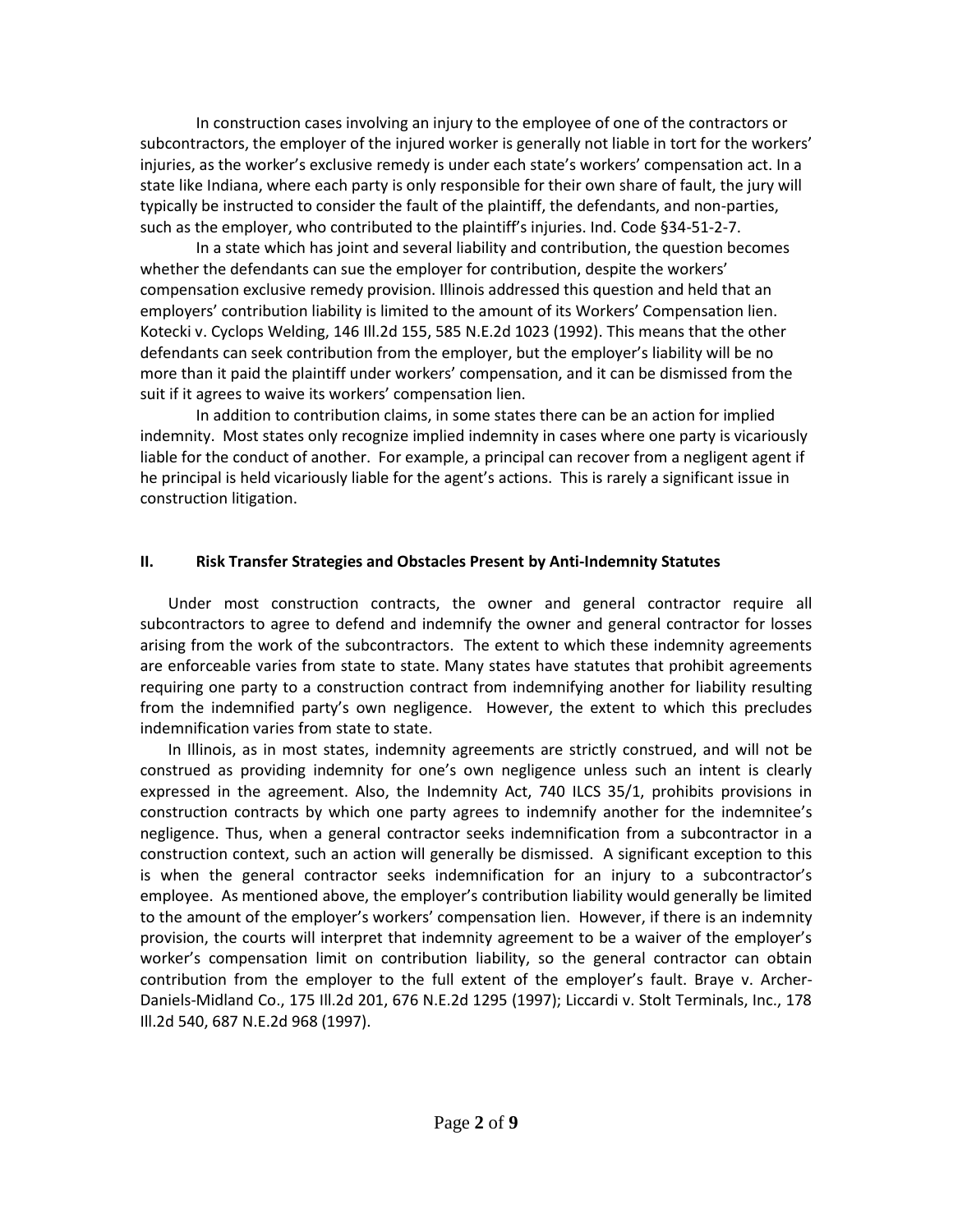Indiana courts have held that indemnification clauses in subcontractors' agreements that clearly and unequivocally state that subcontractor is to indemnify contractor for contractor's own negligence are enforceable, whether or not contractor was at fault. GKN Co. v. Starnes Trucking, Inc., 798 N.E.2d 548 (Ind.App. 2003). The Indiana Indemnity Act, I.C. 26-2-5-1, prohibits construction contracts calling for indemnity for the indemnitee's sole negligence, but does not prohibit indemnity for a party's own negligence where that party is not solely responsible for the damages. Moore Heating & Plumbing, Inc. v. Huber, Hunt & Nichols, 583 N.E.2d 142, 147 (Ind.App. 1991). However, such clauses will be strictly construed, and will not be held to provide indemnification unless it is so stated in clear and unequivocal terms. Sequa Coatings Corp. v. Northern Indiana Commuter Transportation Dist., 796 N.E.2d 1216, 1222 (Ind.App. 2003).

### **III. Coverage Issues and Obstacles Relating to Indemnity Agreements**

The standard CGL insurance policy excludes coverage for bodily injury or property damage for which the insured is obligated to pay damages "by reason of the assumption of liability in a contract or agreement." ISO form CG 00 01 12 04. However, there is an exception to this exclusion for liability assumed in a contract that is an "insured contract", provided that the claimed damages occur subsequent to the execution of the contract. An "insured contract" is defined to include that "part of any other contract or agreement pertaining to your business (including an indemnification of a municipality in connection with work performed for a municipality) under which you assume the tort liability of another party to pay for 'bodily injury' or 'property damage' to a third person or organization. Tort liability means a liability that would be imposed by law in the absence of any contract or agreement." Id. Thus, in general, valid contractual indemnity provisions in construction contracts, under which a subcontractor agrees to indemnify the general contractor or owner, are covered under a CGL policy.

In Illinois, coverage for indemnity agreements raises some other issues. As mentioned above, an agreement to indemnify a party to a construction contract for that party's own negligence are void under the Illinois Indemnity Act. However, the Illinois Supreme Court has interpreted indemnity contracts in construction contracts to be a waiver of the workers' compensation limitation on contribution, so an employer that has signed an indemnity agreement will be liable in contribution for up to its full share of any liability. Does this waiver of the workers' compensation limit on liability constitute an "insured contract", so that it would be covered under a CGL policy? In Virginia Surety Co. v. Northern Ins. Co. of New York, 224 Ill.2d 550 (2007), the Illinois Supreme Court ruled that an employer's agreement to indemnify the general contractor was not an "insured contract," so it was not covered by a CGL policy. The court reasoned that a waiver of the worker's compensation cap on damages was merely the waiver of a defense, and not an agreement to "assume the tort liability of another." An employer's unlimited contribution liability may be covered, instead, under an employer's liability policy.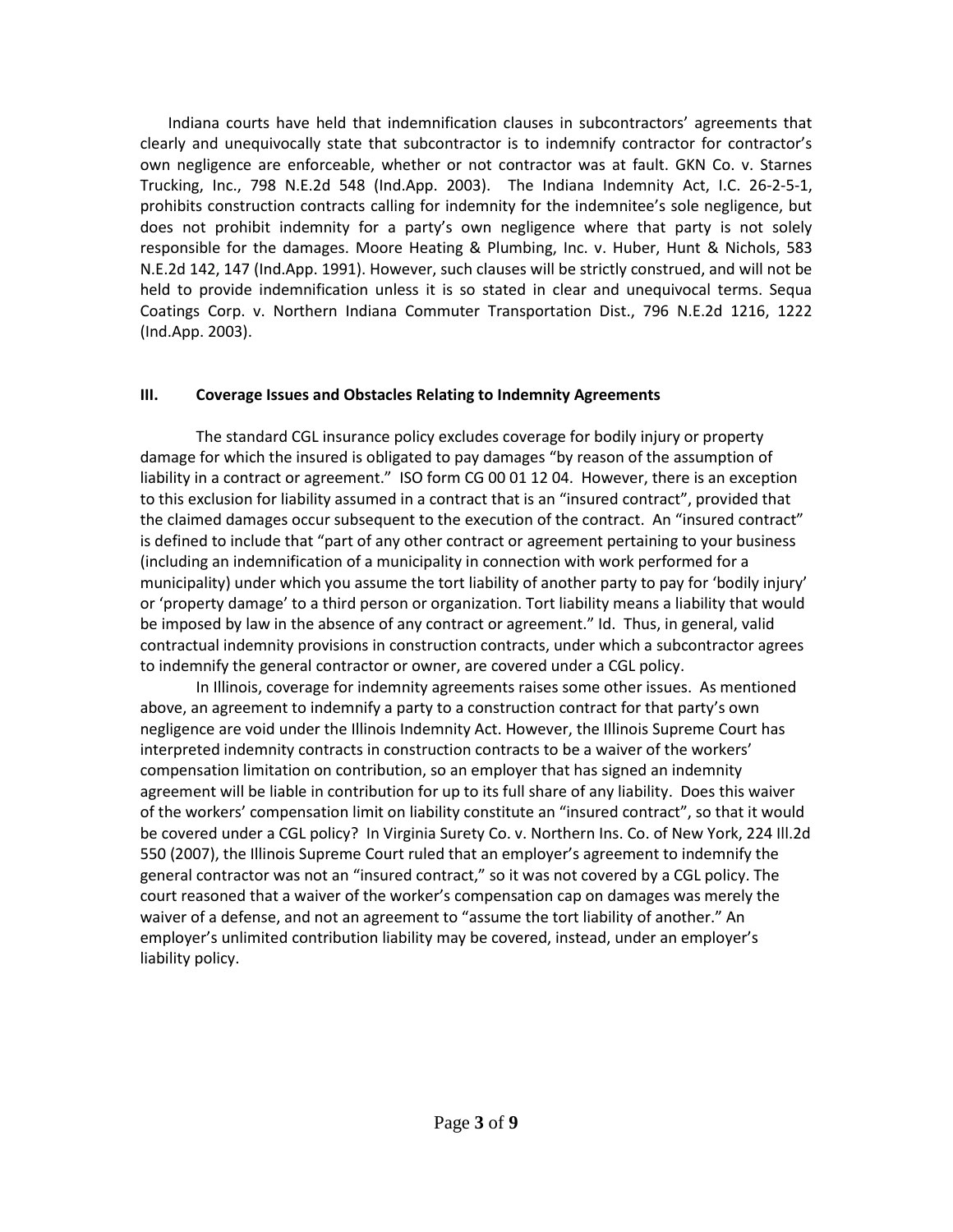#### **Coverage Issues and Obstacles Relating to Additional Insured Endorsements**

The typical construction contract includes some type of provision requiring the subcontractors obtain insurance coverage in specified amounts. Frequently, such a contract will also provide that before commencing work on the project, the contractor or subcontractor will furnish to the owner or general contractor a "Certificate of Insurance … evidencing the issuance of the insurance to the Contractor … and certifying that the Owner shall be given not less than 30 days written notice prior to any material change …." A frequent variation adds a sentence stating that the certificate of insurance must specify that the owner, architect and engineer are additional insureds under the required policies. Note that the first sentence requires only that the certificate of insurance must show that the required insurance has been obtained – it does not specify that additional insured coverage must also be obtained. In the absence of a clause requiring additional insured coverage, the contract will not be construed as requiring the subcontractor to provide coverage for the owner or general contractor. Instead, it will be assumed that the purpose of this requirement is to ensure that the contractor would have the resources to satisfy a judgment. Barney v. Unity Paving, 266 Ill.App.3d 13, 19, 693 N.E.2d 592, 596 (1st Dist. 1994).

The second variation appears to require additional insured coverage, since it specifies that the certificate of insurance must show that the owner is an additional insured under the required policy. However, a contract provision requiring the insured to obtain a certificate of insurance naming the owner or general contractor as an additional insured is not the same as a contract provision requiring that the owner or general contractor actually be added to the insurance policy as an additional insured. West Bend Mut. Ins. Co. v. Athens Construction Co., Inc., 2015 IL App (1st) 140006 (1st Dist. 2015). All that is required in such a situation is that the certificate of insurance name the owner or general contractor as an additional insured, but the certificate of insurance has no impact on the policy itself. Id.

Notably, courts in Indiana and Illinois have held that where the parties to a contract agree that insurance will be provided as part of the bargain, the parties are deemed to have agreed to look solely to the insurance in the event of loss and not impose liability on the part of the other party. Briseno v. Chicago Union Station Co., 197 Ill. App. 3d 902, 557 N.E.2d 196 (1st Dist. 1990). Indiana Erectors v. Trustees of Indiana Univ., 686 N.E.2d 878, 880 (Ind. App. 1997). This is designed to prevent an insurer from seeking to recover from one of its insureds. Where the insurance procured by one of the parties does not fully compensate that party for the full extent of its liability, then that party may recover from the other in contribution or indemnity for the uncovered portion of its liability. Kirincich v. Jimi Construction Co., 267 Ill. App. 3d 51, 55, 640 N.E.2d 958, 961 (2d Dist. 1994).

The measure of damages for failure to procure required coverage is the amount that would have been paid under the policy if it had been procured. Doherty v. Davy Songer, Inc., 195 F.3d 919, 927 (7th Cir. 1999).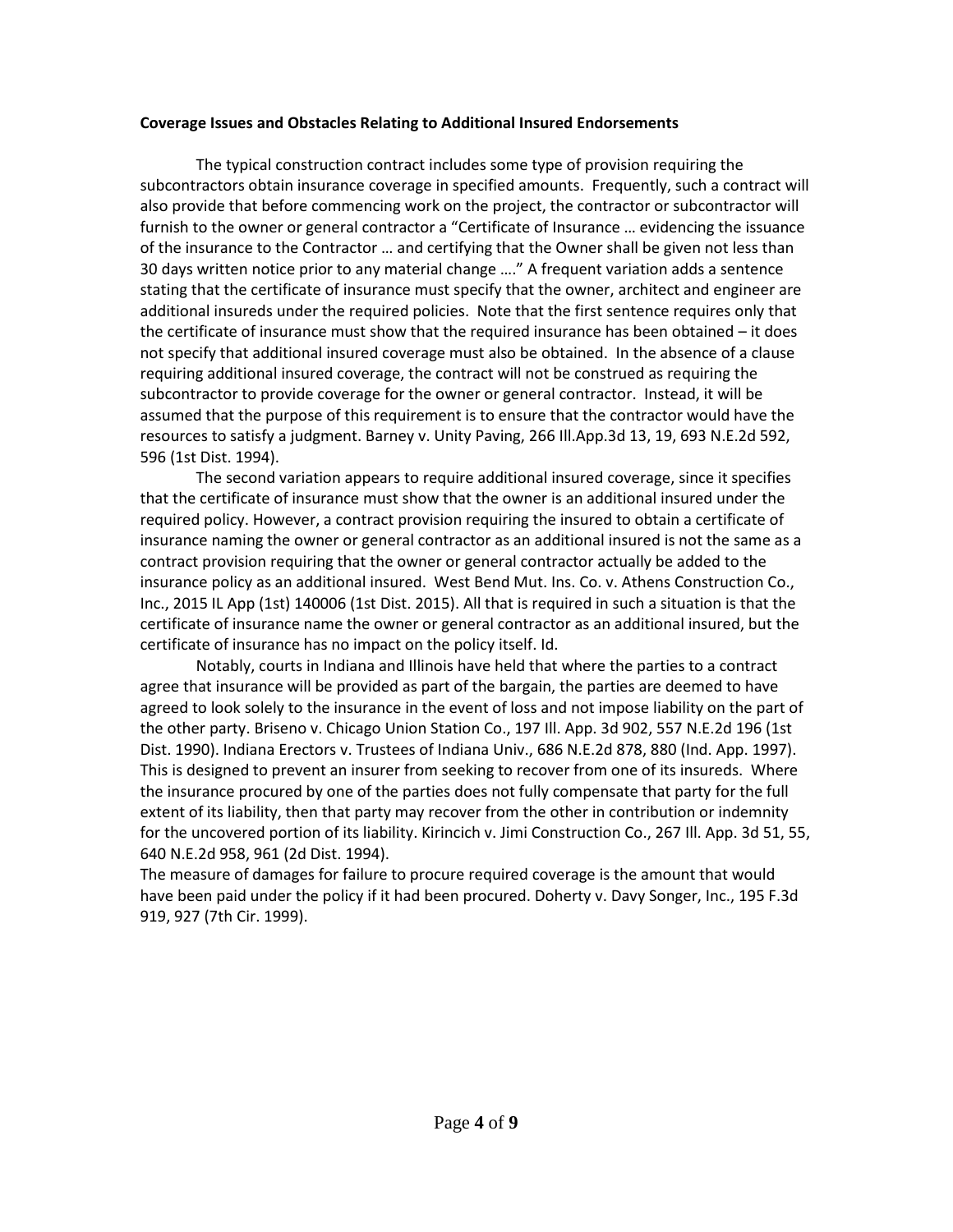#### **IV. Scope of Coverage Under Additional Insured Endorsements**

Assuming the contractor or subcontractor obtains additional insured coverage, the question becomes the extent of coverage provided to the additional insured. Not surprisingly, insurers generally argue for narrow interpretations of these endorsements, and maintain that the endorsements provide coverage solely for the additional insured's vicarious liability for the named insured's conduct, or at most only when there is proof that the named insured's negligence was a proximate cause of the damages. In contrast, the additional insureds argue for broad coverage, so that nearly any liability having even a slight connection to the named insured's work will be covered. The success of these arguments has generally been determined on the basis of the wording of the additional insured endorsement.

The older additional insured endorsements provided additional insured coverage when the additional insured faced liability "arising out of the named insured's" work or operations. Courts interpreted such provisions broadly, holding that that (1) there is no requirement that the insured's work proximately caused the injury, so long as there was a "but for" causal relation; and (2) there was no requirement that the named insured is negligent or that the additional insured's negligence was not a cause of the occurrence. E.g., Shell Oil Co. v. AC&S, Inc., 271 Ill.App.3d 898, 649 N.E.2d 946 (5th Dist. 1995); 291 Ill.App.3d 336, 683 N.E.2d 510 (1st Dist. 1997); Casualty Ins. Co. v. Northbrook Property & Casualty Ins. Co., 150 Ill.App.3d 472, 477- 78, 501 N.E.2d 812, 815-16 (1st Dist. 1986); Philadelphia Electric Co. v. Nationwide Mutual Ins. Co., 721 F.Supp. 740, 742 (E.D.Pa. 1989); R.R. Donnelley & Sons Co. v. Fireman's Fund Ins. Co., 2004 U.S. Dist. LEXIS 24583 (E.D. Pa. 2004); Township of Springfield v. Ersek, 660 A.2d 672, 676 (Pa. Commw. 1995).

In an effort to restrict the broad coverage granted by these endorsements, in 2004 ISO changed the additional insured endorsement form by replacing the phrase "arising out of" with the phrase "caused, in whole or in part, by." In addition, new form specified that the additional insured's liability must be caused by the named insured's "acts or omissions" rather than the more general "ongoing operations." ISO Form CG 20 10 10 04. Under this language there should be no coverage where the additional insured's actions were the sole cause of the accident. Likewise, some act or omission of the named insured must have been at least a contributing cause of the accident to trigger coverage for the additional insured. However, the courts have not yet developed a consensus about whether the named insured's actions must have proximately caused the accident or whether the named insured's actions must have been negligent.

Arguably, the phrase "caused in whole or in part by" is not substantially narrower than "arising out of," since the phrase "arising out of" required at least cause in fact. However, several courts interpreting this language have held that there is no coverage for the additional insured unless the named insured's conduct was a proximate cause of the injuries. E.g., Gillane Bldg. Co. v. Admiral Ins. Co., 664 F.3d 589 (5th Cir. 2011) (Texas law); National Union Fire Ins. Co. v. XL Ins. America, Inc., 2013 U.S.Dist. Lexis 68467 (S.D.N.Y. 2013) (New York law); Dale Corp. v. Cumberland Mut. Fire Ins. Co., 201 U.S. Dist. Lexis 127126 (E.D. Pa. 2010) (Pennsylvania law).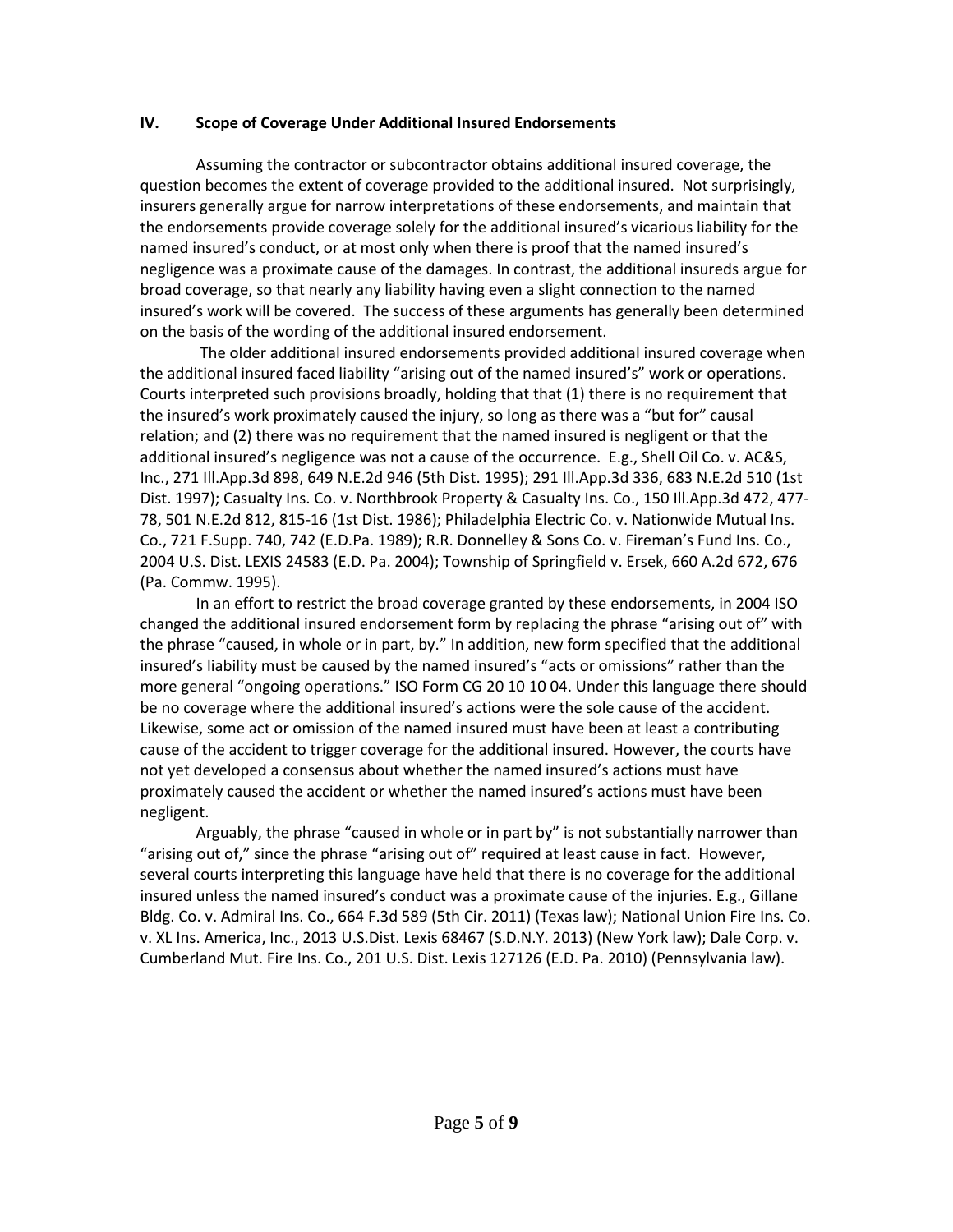Other courts have construed the language more broadly, focusing on the "in whole or in part" language. E.g., Pro Con, Inc. v. Interstate Fire & Cas. Co., 831 F. Supp. 2d 367 (D. Me. 2011) (Maine law). As the court stated in Pro Con, "the 'in whole or in part' language of the Interstate policy specifically intended coverage for additional insureds such as Pro Con to include 'occurrences attributable in part to acts or omissions by both the named insured and the additional insured.'" 831 F.Supp.2d at 374. As another court stated, the "phrase 'caused by' does not materially differ from the … phrase, 'arising out of.' … In turn, the phrase 'arising out of' focuses 'not on the precise cause of the accident but the general nature of the operation in the course of which the injury was sustained.'" National Union Fire Ins. Co. of Pittsburgh, PA v Greenwich Ins. Co., 103 A.D.3d 473, 474, 962 N.Y.S.2d 9 (2013) (internal citations omitted).

Courts have also differed on the question of whether the named insured's "acts or omissions" have to be negligent to trigger coverage. In Garcia v. Fed. Ins. Co., 969 So.2d 288 (Fla. 2007), the Florida Supreme Court ruled that a similar endorsement required that the injuries be caused by the named insured's negligence, stating that an "additional insured's liability must thus be caused by the acts or omissions – that is, the negligence – of the named insured." 969 So.2d at 292 (emphasis in original). Other courts have not been so fast to read the word "negligent" into the phrase "acts or omissions." In Maryland Cas. Co. v. Regis Ins. Co., 1997 U.S. Dist. LEXIS 4359, 1997 WL 164268 (W.D. Pa. 1997), the court reasoned that "the plain and ordinary meaning of 'act or omission' is not negligence." Likewise, in Dillon Cos. v. Royal Indem. Co., 396 F.Supp.2d 1277 (D. Kan. 2005), the court ruled that the phrase "acts or omissions" in an additional insured endorsement "includes any act or failure to act" by the named insured or its employee, not just negligent acts or omissions. 369 F.Supp. at 1288.

Other courts have interpreted this language to provide coverage to the additional insured only where the additional insured is vicariously liable for the named insured's actions. Thus, if the additional insured was liable for its own conduct, there was no coverage. Schafer v. Paragano Custom Building, Inc., 2010 N.J. Super. Unpub. LEXIS 356 \* 6, 2010 WL 624108 (N.J. App. 2010) ("The additional insured endorsement issued by Harleysville clearly states that Paragano is covered only as to liability caused by the acts or omissions of K&D Builders. It provides coverage for a claim asserted against Paragano for vicarious liability; it does not provide coverage for a claim against Paragano for its own direct negligence."); 373 Wythe Realty, Inc. v. Indian Harbor Ins. Co., 2010 U.S. Dist. LEXIS 45947 \* 8, 2010 WL 1930256 (E.D.N.Y. 2010) ("The only reasonable interpretation is that the duty to defend an additional insured is invoked once a lawsuit alleges that an additional insured is responsible for the conduct of the named insured.").

Another formulation used by some insurers to limit the scope of an additional insured endorsement is the phrase "liability incurred solely as a result of some act or omission of the named insured." One Illinois court held this language to be plain and unambiguous; the term "solely" implies exclusively or entirely, and by the "express terms of the endorsement, the [named insured's] acts or omissions must be the sole ground for alleging liability against [the insured] for coverage to apply." Village of Hoffman Estates v. Cincinnati Ins. Co., 283 Ill. App. 3d 1011, 1014, 670 N.E.2d 874, (1st Dist. 1996).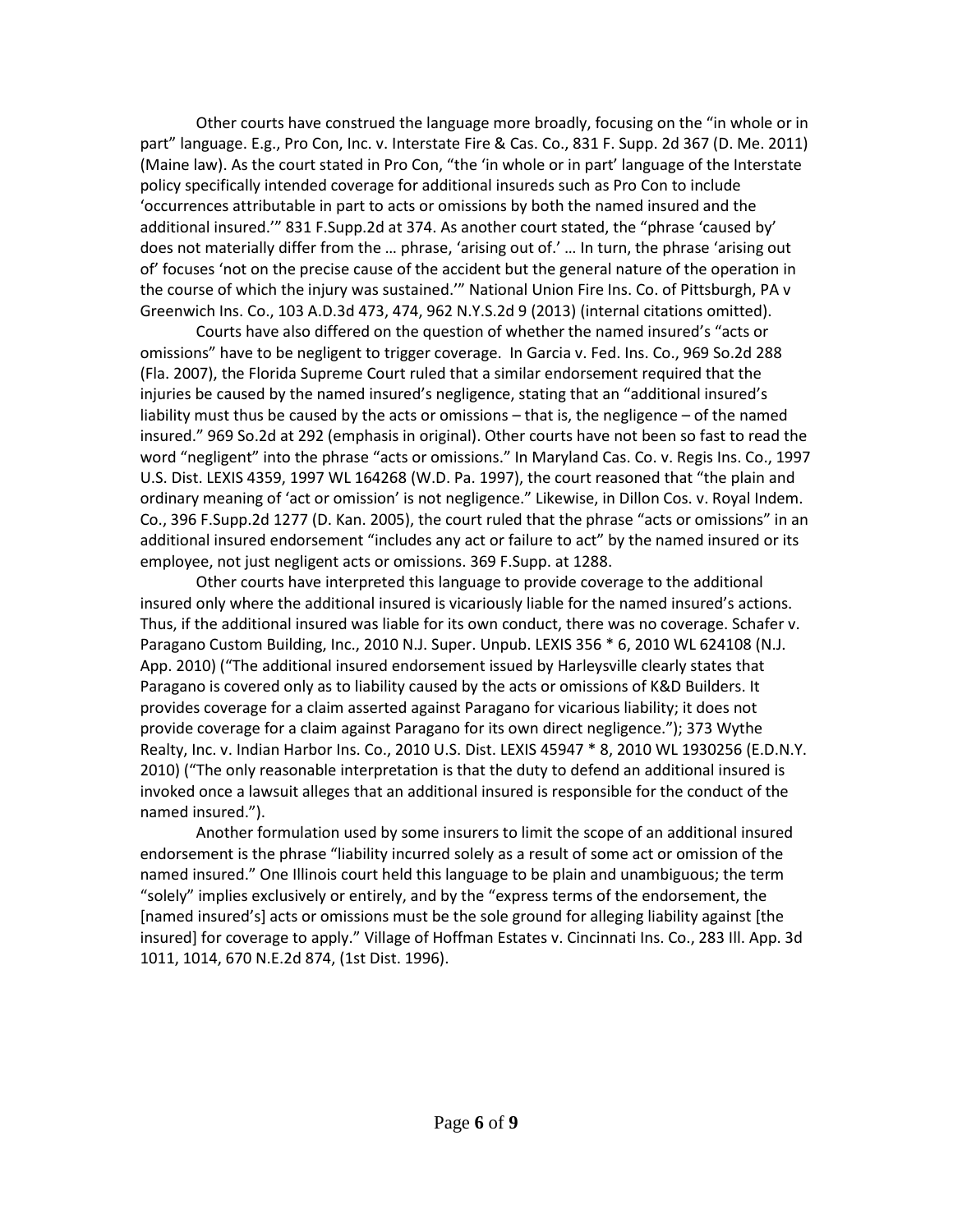### **V. Other Issues for Additional Insured Coverage – Targeted Tenders**

Under Illinois law, an insured can avoid the effect of another insurance clause by making a targeted tender, in which the insured advises that it does not want its own insurer to defend or indemnify it in the suit. John Burns Construction Co. v. Indiana Ins. Co., 189 Ill.2d 570, 727 N.E.2d 211 (2000). Thus, and insured can choose which of two policies to trigger, and the "other insurance" clause does not affect that right. If insured chooses not to trigger one policy, then that policy is not "available" for purposes of the other insurance clause. 189 Ill.2d at 578. The insured can deactivate coverage with a carrier to which it had previously tendered the defense and can place its carrier on "standby" notice, in case the selected insurer declines to defend. Alcan United, Inc. v. West Bend Mutual Ins. Co., 303 Ill.App.3d 72, 707 N.E.2d 687 (1st Dist. 1999).

The right to make a targeted tender does not extend to excess policies. Under the doctrine of horizontal exhaustion, all primary policies must be exhausted before any excess policies will be triggered, even if the insured has made a targeted tender to one of the primary policies. Kajima Constr. Servs. v. St. Paul Fire Ins. Co., 368 Ill. App. 3d 665, 856 N.E.2d 452 (1st Dist. 2006). The doctrine of horizontal exhaustion is not limited to "true excess" policies. It also extends to policies where the "other insurance" clause provides that the policy is excess over all other policies. Lamp Inc. v. Navigators Ins. Co., 2013 IL App (1st) 122863-U, 2013 Ill. App. Unpub. LEXIS 2535, 2013 WL 5987318 (1st Dist. 2013). However, once all primary policies have been exhausted, the insured may again choose among available excess carriers through the use of targeted tenders among policies on the same layer. North River Ins. Co. v. Grinnell Mutual Reinsurance Co., 369 Ill.App.3d 563, 860 N.E.2d 460 (1st Dist. 2006).

# **VI. Best Practices for Analyzing Risk Transfer Issues and Timing Issues**

The first step in analyzing a risk transfer opportunity is to determine the scope of the tender (i.e. tender of defense, indemnity or both). Most tenders are based upon contractual agreements and therefore it is imperative for the claims handler or attorney to obtain a complete copy of the relevant contract, insurance policy and any endorsements to confirm that there is some nexus or connection between the claimed liability and the work or project to enforce the indemnity provision. It is also imperative to make sure that you have the most current contract, and any amendments, to confirm that (1) the contract was in effect on the date of loss and (2) that the indemnitor and indemnitee are actual parties to the contract. After this information is obtained, it should be set forth in the tender letter.

If a lawsuit has already been filed, the claims representative must obtain a copy of the complaint and any exhibits to determine if it alleges facts and legal causes of action that trigger insurance coverage. If the complaint does not provide sufficient facts to make a determination if coverage should be afforded, the tender should generally be accepted the tender with a reservation of rights. The claims handler can also file a Declaratory Judgment action.

As a result, it is best practice for a tender of defense or indemnity to be made (1) immediately; (2) in writing and (3) attach all contracts, pleadings and investigation documents upon which the tender if predicated. A tender of defense should be made immediately because the defense costs and fees are typically determined from the date of tender.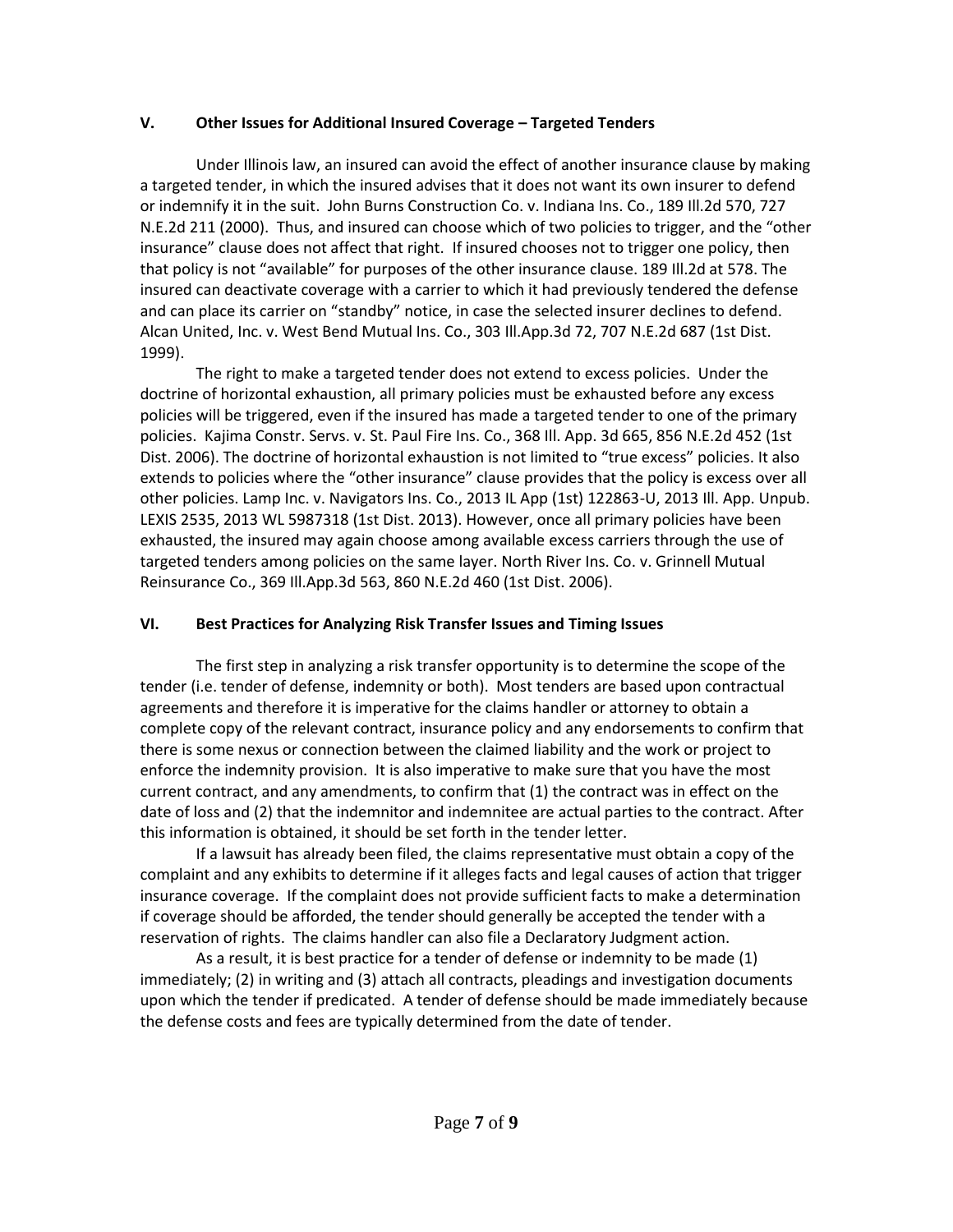In addition to reviewing the underlying contract, the claims representative should also analyze the policy issued to the named insured to determine whether there is potential coverage for the tendering party as an additional insured. In some cases, especially with older policies, there will be an additional insured endorsement that specifically names the tendering party as an additional insured.

In others, the policy may have a blanket additional insured endorsement, under which the policy provides additional insured coverage whenever the named insured has agreed in a written contract to provide coverage to some other party. In these cases, it is important to determine (1) whether there is a written contract requiring the named insured to name the tendering party as an additional insured; (2) whether the contract was executed prior to the occurrence for which coverage is sought; and (3) whether there are limitations on coverage under the additional insured endorsement.

It is important to respond to tenders expeditiously. In most cases, the party claiming coverage is seeking a defense to an ongoing lawsuit as well as indemnity for any liability. Where coverage is sought under an additional insured endorsement, there will be a duty to defend whenever the underlying complaint creates a potential for coverage. Allen v. Continental Western Ins. Co., 436 S.W.3d 548, 552 (Mo. 2014); U.S. Fidelity & Guar. Co. v. Wilkin Insulation Co., 144 Ill.2d 64, 73 (1991). There can be severe consequences for breaching the duty to defend. For example, in Illinois, an insurer that breaches the duty to defend will be estopped from denying coverage. Employers Ins. Of Wausau v. EHLCO Liquidating Trust, 186 Ill.2d 127, 152 (1999). Moreover, if the insurer waits too long to either defend or file a declaratory action, it can be estopped from raising its coverage defenses. Insurance Co. of the State of Pennsylvania v. Protective Ins. Co., 227 Ill.App.3d 360, 368 (1st Dist. 1992). In Indiana, an insurer that denies a duty to defend must either file an action for declaratory relief or hire independent counsel and defend subject to a reservation of rights. If it refuses to defend, "it does so at its peril." Walton v. First American Title Ins. Co., 844 N.E.2d 143, 146 (Ind.App. 2006). In Missouri, an insurer which breaches its duty to defend is guilty of breach of contract and is liable for all resultant damages and waives its right to control the defense and settlement of the suit. Truck Ins. Exchange v. Prairie Framing, Inc., 162 S.W.2d 64, 89 (Mo.App. 2005). Thus, a prompt determination as to whether there is a duty to defend is essential.

# **Independent Counsel Obligations**

When making a decision regarding whether a tender of defense or indemnity should be accepted, denied or accepted under a reservation of rights, the claims handler should retain coverage counsel separate and apart from defense counsel. This is because defense counsel has a conflict of interest in determining if coverage is owed because it owes a fiduciary obligation to the insured.

A conflict of interest giving rise to an independent counsel obligation can also arise with the context of defending a case when a lawsuit alleges claims both covered and not covered under the insurance policy. In Maryland Cas. Co. v. Peppers, 355 N.E.2d (Ill. 1976), the Illinois Supreme Court held that an insured has the right to choose its own counsel because the underlying lawsuit alleged claims both covered (negligence) and not covered (willful and wanton) under the insurance policy. In such situations, the counsel appointed by the insurance carrier has an ethical conflict because the appointed counsel would be faced with representing opposing interests or could potentially steer the litigation to non-coverage.